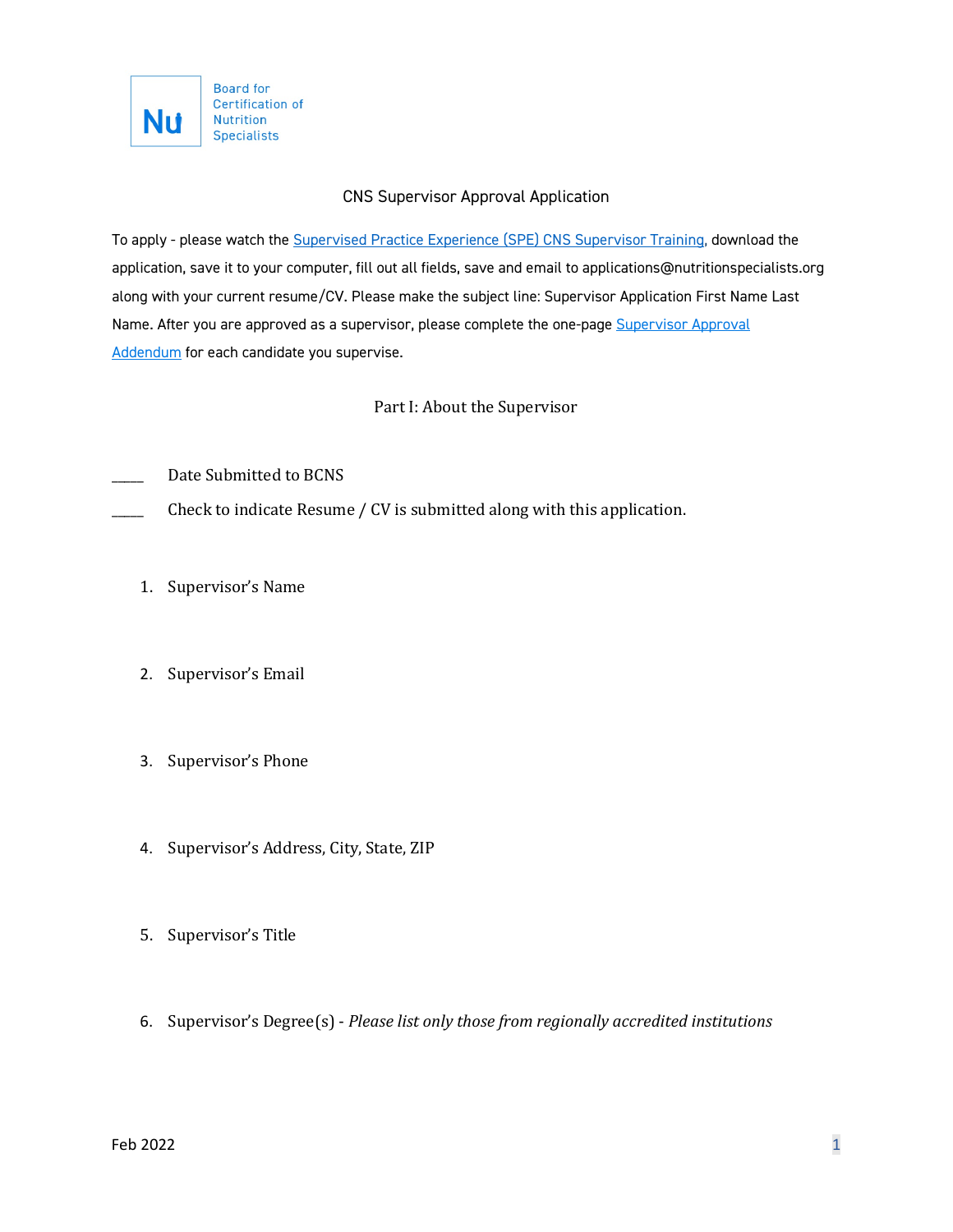- 7. Number of full-time years of experience in clinical nutrition (*minimum of 3 full-time years is required*)
- 8. What are your areas of specialty and clinical experience in nutrition?
- 9. CNS Supervisor Requirements your professional designation must be one of the following:



Certified Nutrition Specialist (CNS)



MS or Doctoral degree in a field of nutrition/dietetics

NOTE: If you checked one of the above, please skip to #16.

\_\_\_\_\_ MD or other Doctoral level licensed professional whose scope includes nutrition *and* has training and experience in nutrition.

NOTE: If you checked this box, please complete all questions.

For those health professionals who are not either CNSs, licensed nutritionists or do not hold an MS or graduate degree in nutrition, the BCNS evaluates both didactic training and experience in clinical personalized nutrition for each potential supervisor to determine their ability to provide a robust SPE for CNS candidates.

Supervisors must demonstrate training and experience in

- Personalized nutrition assessment & interpretation
- Personalized nutrition intervention, education, counseling & ongoing care, and
- Personalized nutrition monitoring & evaluation

Licensed MD/DO must document 75 CE credits\* or the equivalent of didactic training or education and experience in clinical personalized nutrition. DCs must also have an MS or graduate degree in nutrition or be a CNS in good standing.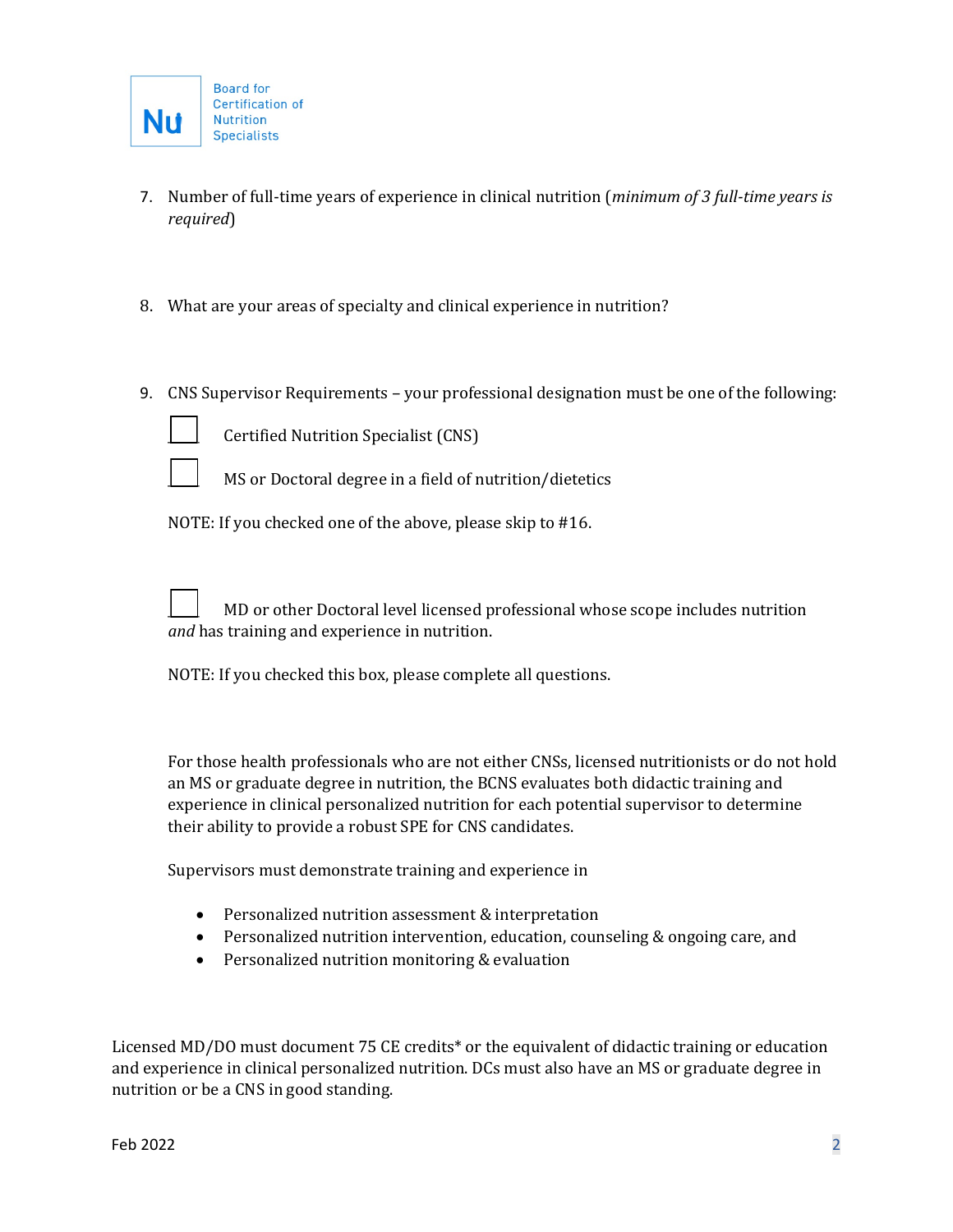

\*Continuing Education (CE) credits are earned from participation as a learner in a professional and structured educational activity containing a minimum of 50% nutrition content.

Such activities include, but are not limited to:

- Attendance at in-person or virtual learning activities offering CME or other (CE) that are recognized by the ANA and other professional organizations. These activities contain a minimum of 50% nutrition content that is primarily educational in nature, is of scientific quality, evidence-based, and representative of a balanced discussion of the topic.
- Taking nutrition courses at a US regionally accredited college or university. Each semester hour of a course taken for credit is eligible for 15 CE credits (e.g. a 3 credit course is 45 hours of classroom instruction, thus 45 CE credits.)
- AN[A webinars,](https://theana.org/events) [annual science and practice summit,](https://theana.org/personalizednutritionsummit) and [specialty training courses a](https://theana.org/trainings)re eligible for the number of CE credits listed on the website and within each program.

Appropriate learning activities DO NOT include:

- Lifestyle content (e.g. stress, sleep, exercise, meditation, yoga, etc.)
- Reading professional and/or peer-reviewed journals
- Teaching courses
- Audited courses
- Training classes and activities for which the primary purpose is promotion of medical or nutritional products or services or activities which contain content that lacks scientific evidence (e.g. sound methodology statistical analysis objectivity and balance)

Please provide the following information so that we can evaluate your **didactic training**. Please add pages if necessary.

| Nutrition course(s) taken. | <b>School / Institution &amp; dates</b> |
|----------------------------|-----------------------------------------|
|                            |                                         |
|                            |                                         |
|                            |                                         |
|                            |                                         |
|                            |                                         |

NOTE: We will not review the application if this part is left blank.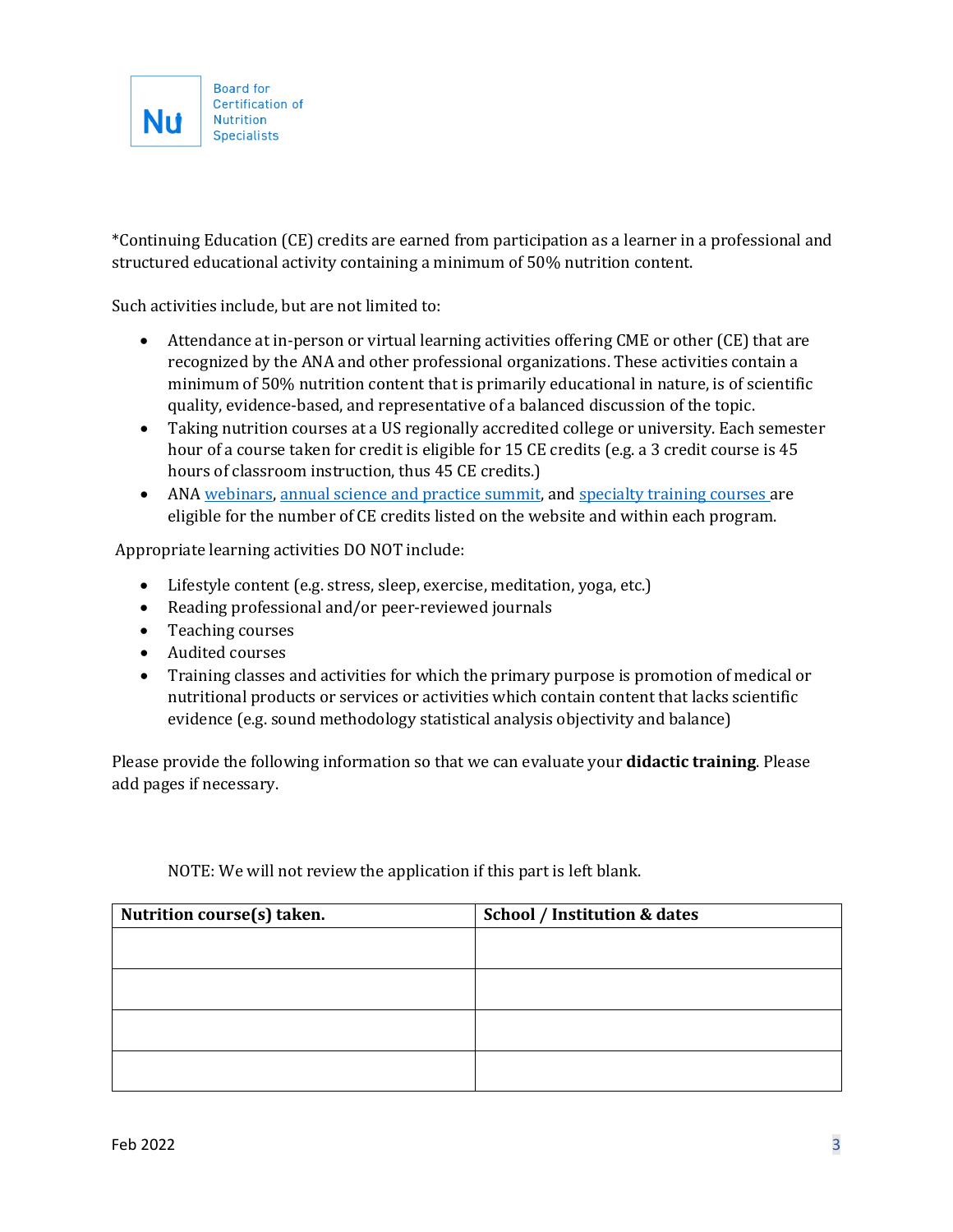

| Nutrition-specific continuing education (CE) | School / Institution / Organization & dates |
|----------------------------------------------|---------------------------------------------|
| courses/activities/events taken.             |                                             |
|                                              |                                             |
|                                              |                                             |
|                                              |                                             |
|                                              |                                             |
|                                              |                                             |
|                                              |                                             |
|                                              |                                             |
|                                              |                                             |

- 10. Describe your experience and **training** in personalized nutrition.
- 11. For how many years have you been assessing patient nutrition and developing nutrition treatment plans in clinical practice?
- 12. Do you utilize nutrition assessment and interpretation with every client / patient?
- 13. If not, for what percentage of client / patient do you utilize personalized nutrition part of your treatment?

Business Information:

- 14. Please provide your business name
- 15. Business address, city, state, zip
- 16. Business website
- 17. Business phone

CNS Supervisor Approval Application

Part II: About the Practice Experience

- 1. What qualifications are you looking for in your candidate(s)?
- 2. Do you provide a form for CNS Candidates to give to clients, disclosing that they are working under your supervision and requesting clients' permission to share their information for the purpose of supervision?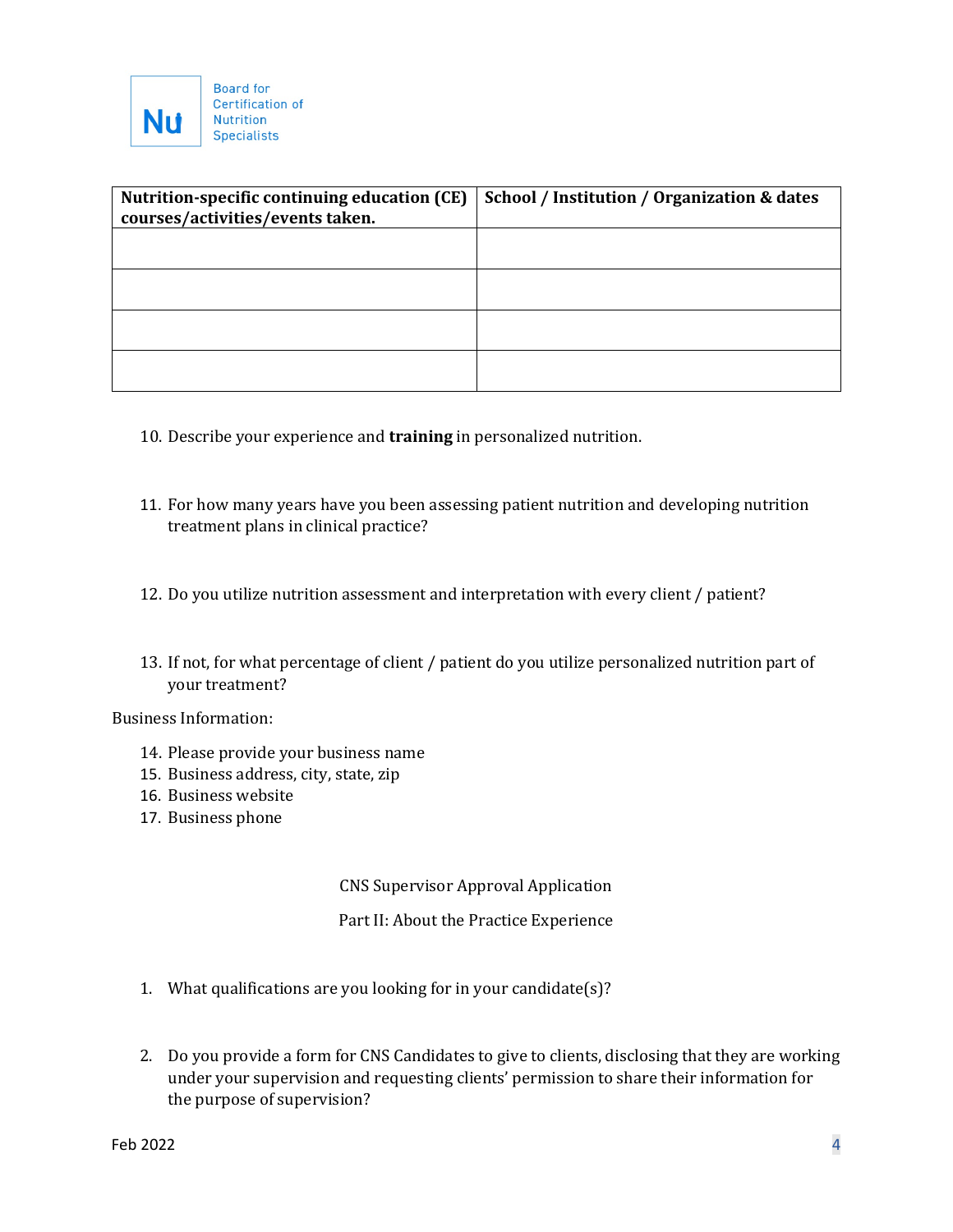

- 3. Please describe how you currently keep records and document the supervised experience for each Candidate you supervise. For example, describe any software application or system used for record-keeping. What kinds of information do you document? Do you currently review the Candidate's client notes?
- 4. Do candidates work with:

Your clients



Their own clients

Combination of your clients & their own clients

- 5. Do you use telehealth with your own clients?
- 6. Will your candidates use telehealth with:



Your clients

Their own clients

- Both your clients & their own clients
- 7. How many BCNS approved supervisors do you have in your program including yourself?
- 8. In which state(s) are the other BCNS approved supervisors licensed?
- 9. How do you monitor laws (licensing, practice, etc.) in each state?
- 10. How do you evaluate the skill level for each CNS candidate as they begin working with you?
- 11. How do you evaluate and monitor and/or give feedback to candidate(s) throughout the program (beginning / middle / end)?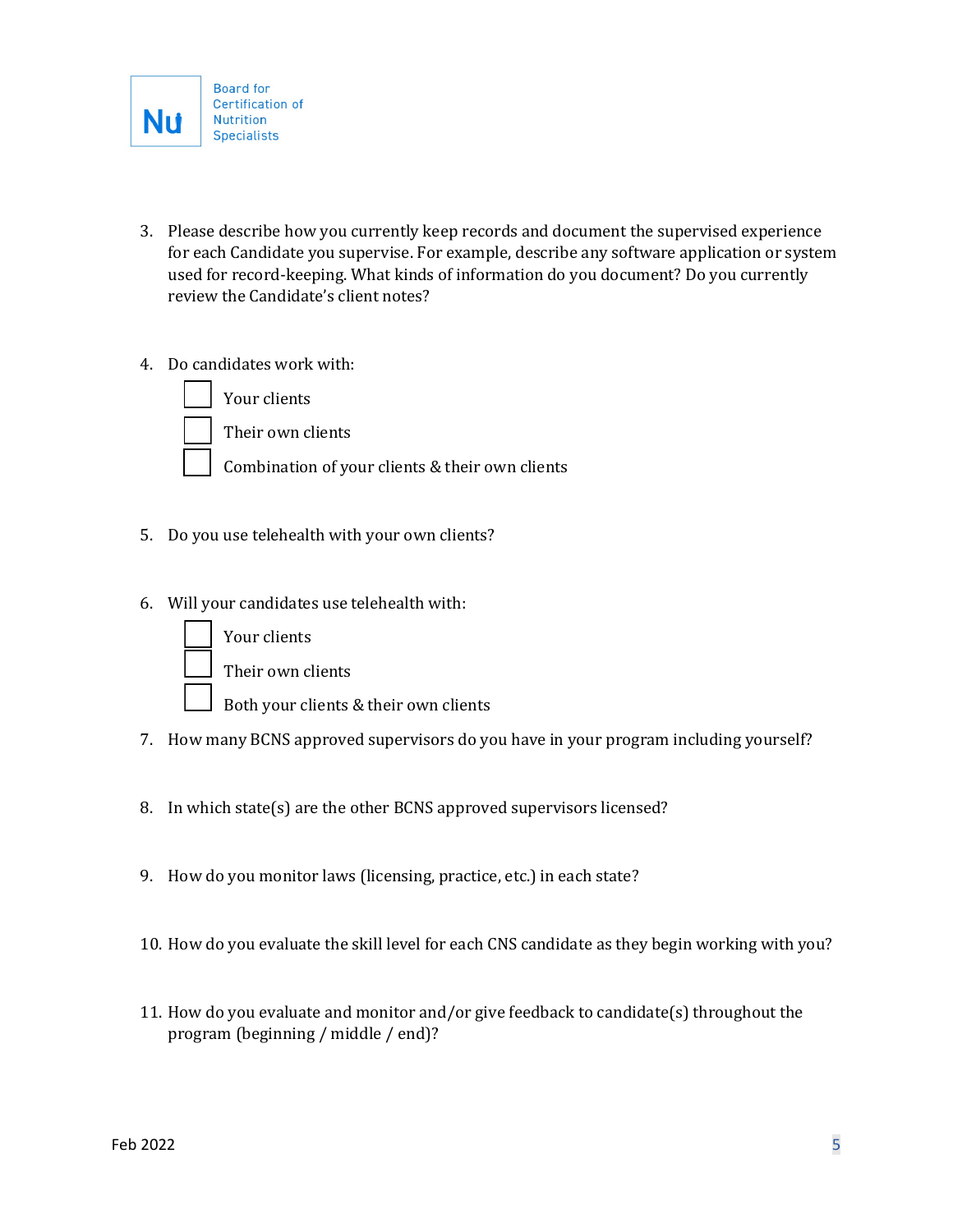- 12. What kind of goal setting activity do you do with CNS candidates to define areas they might want to work on?
- 13. Do you ever observe Candidates interacting with clients?
- 14. What percentage of the supervised hours is spent on clinical work with clients (including any research for a specific case)?
- 15. What percentage of the supervised hours is spent on didactic learning (ie. group discussions, handouts, teaching presentations, practice management, etc.)?
- 16. What percentage of the supervised hours is spent on other work not related to client clinical care (such as research for presentations to market a practice)?
- 17. In addition to general oversight of candidates' work with clients, are there other specific aspects of client care or professional practice you cover in your Supervised Practice Experience?

For Supervised Practice Experience Programs

- 18. Do you provide CNS Supervised Practice Experience as a program for multiple candidates? NOTE: If no, please skip to # otherwise please answer the following questions.
- 19. Name of business / program
- 20. When did the program begin?
- 21. Program Director's name
- 22. Program website
- 23. Is the program affiliated with a university or other institution?

If yes, name:

24. What are the start and end dates for the program?

CNS Candidates may earn both Observational Experience & Direct Client Experience

#### **Observational Experience (max 250 hrs.)**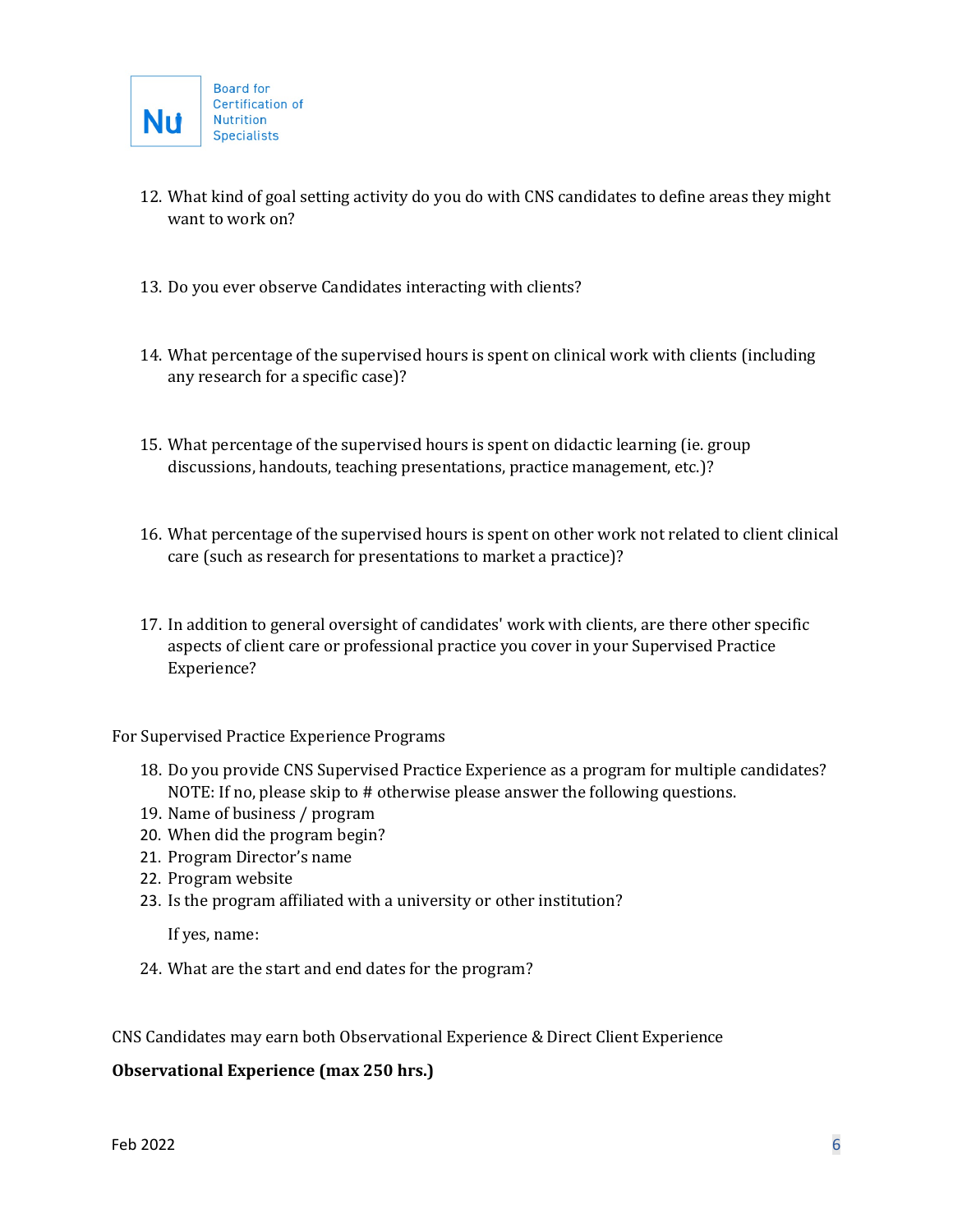

Observational experience means a planned learning situation that is not direct client care, does not require intervention by the candidate, meets pre-planned stated outcomes, and provides for candidate evaluation.

### **Examples include:**

Listening to videos of client and practitioner interaction Sitting in on a consultation conducted by another practitioner Participating in a virtual clinic\* Role playing with colleagues Conducting research on behalf of another professional for al client Participating in simulation exercises Participating and reviewing case studies Shadowing an experienced clinician Creating client handouts (not for a particular client or for another professional)

\*A Virtual Clinic is designed to simulate the interaction between a student and a client and allows them to practice applying new skills and knowledge safely in a virtual training environment. Virtual Clinic hours may include both observational and direct client experience hours.

### **Direct Client Experience (min 750 hrs.)**

Direct Experience will occur as the candidate becomes more experienced, and more of the hours will be spent directly with a client or groups of clients or in preparation for client work.

#### **Examples include:**

Counseling individuals and groups directly Researching and developing client treatment plans Researching, preparing, and presenting client educational workshops Participating in a supervision program Community education (development and delivery of education to a specific population) Reviewing above work with a supervisor

The following activities DO NOT qualify as SPE

- Research that is not related to a particular client case,
- Writing books, articles, etc.
- Teaching classes in academic programs
- Lectures and presentations at conferences
- 25. Based on the explanations above, is the candidate(s) practice experience going to be:

Observational Experience

Direct Client Experience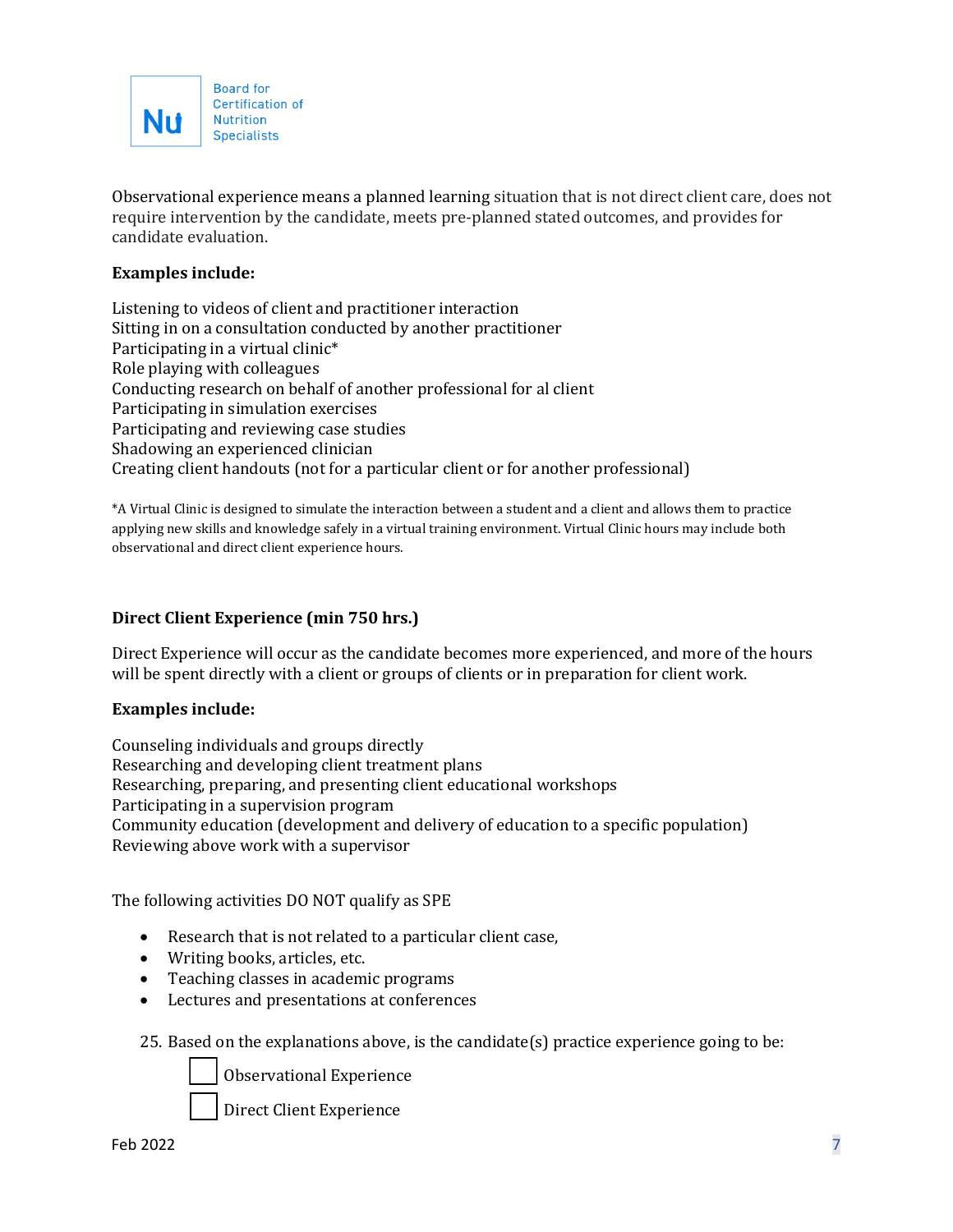



- 26. Will you supervise your candidate(s) in person?
- 27. Will you supervise your candidate(s) remotely?
- 28. How will you hold meetings with your candidate(s):



CNS Supervisor Approval Application

Part III: SPE Competencies

Listed below are the competencies a CNS candidate must complete. They need not all be completed in one practice setting or with one supervisor. It will be helpful for CNS candidates to know in advance which competencies you can help them meet.

Which competencies do you cover in your practice? Please check only those that apply.

## **Category A: Personalized Nutrition Assessment & Interpretation**

Definition: Ongoing, dynamic process that incorporates a systematic approach to collect, record, and interpret quantitative and qualitative inputs including diet, lifestyle, behavior, symptoms, nutritional genomics, biochemical laboratory markers, and personal and family health history. The nutrition assessment is used to identify existing manifestations of dysfunction as well as the underlying root causes of imbalance which contribute to risk factors and current nutritional health issues to enable effective treatment and prevention strategies and monitor improvements.

- \_\_\_\_\_Comprehensive medical nutrition health history, including linking symptoms and health status \_\_\_\_\_Evaluation of laboratory data including identification of optimal value ranges
- \_\_\_\_\_Evaluation of functional testing (organic acid, stool, and saliva tests for adrenals and hormones
- \_\_\_\_\_Evaluation of hormonal and neurotransmitter imbalances based on laboratory assessment
- Assessment of single nucleotide polymorphisms (SNPs)
- \_\_\_\_\_Nutritional inborn errors of metabolism
- \_\_\_\_\_Body composition analysis (skin fold, bioelectrical impedance, ultrasound, DEXA, other)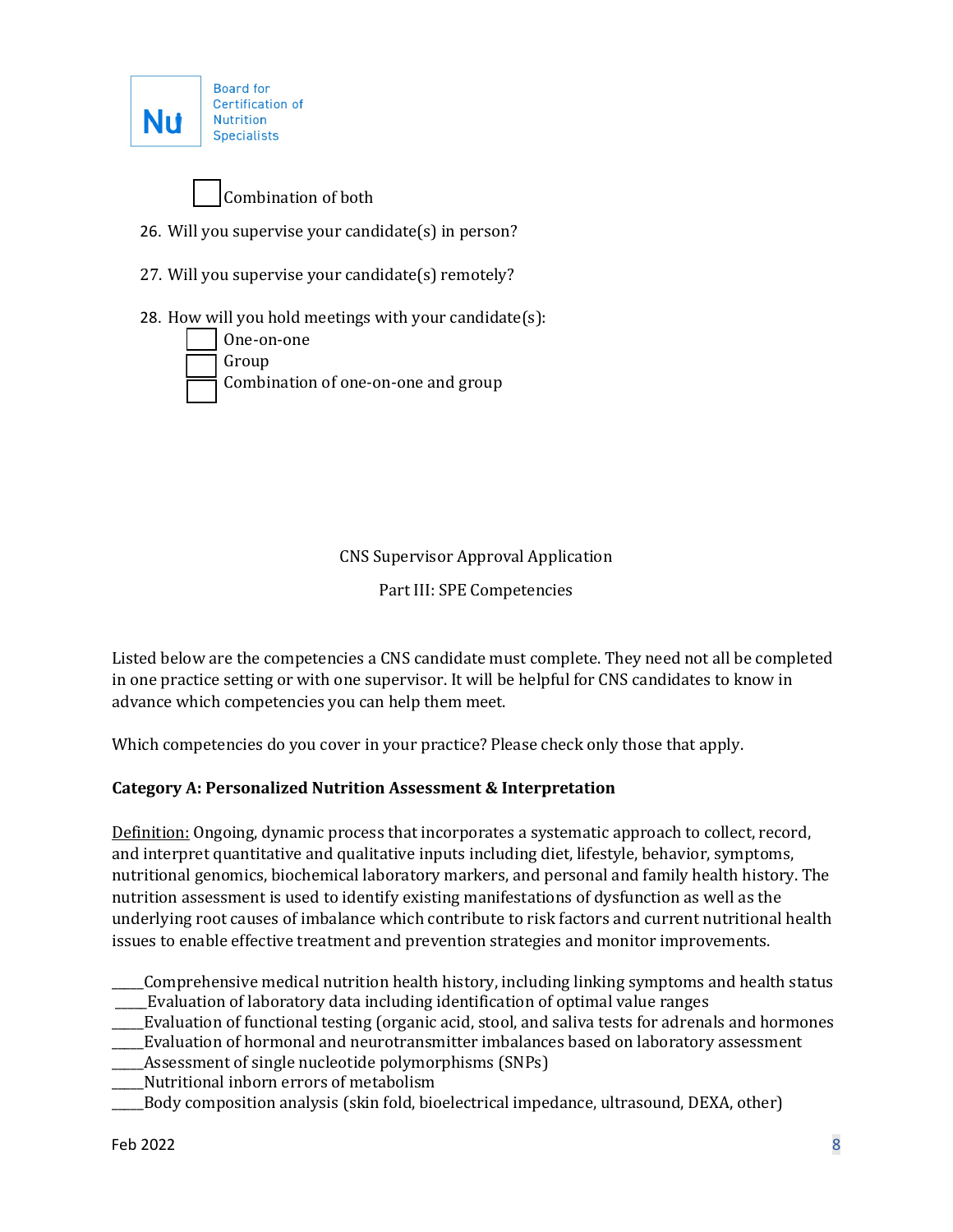

\_\_\_\_\_Anthropometric measurements (BMI, waist-to-hip, waist circumference, other

\_\_\_\_\_Dietary assessment tools (food records, dietary recalls, food frequency questionnaires \_\_\_\_\_Identification of symptoms that require medical referral

\_\_\_\_\_Correlation of symptoms and lab findings for research and development of personalized Medical Nutrition Therapy (MNT) protocol

\_\_\_\_\_Use of behavior change strategies such as Motivational Interviewing & Stage of Change Theory

Lifestyle factors which impact nutrient needs and compliance such as exercise, stress, and sleep

### **Category B: Personalized Nutrition Intervention, Education, Counseling, or Management**

Definition: A nutrition intervention consists of planned actions designed to change nutritionrelated or lifestyle-related behaviors for the purpose of resolving health issues or optimizing health. It may involve any of the following activities: research related to treatment plan, development of medical nutrition therapy interventions, client education, counseling and management of individuals or groups, food preparation instruction, shopping, sustainability practices, and behavioral / motivational counseling.

Interventions may include changes to diet; use of targeted nutraceuticals; addressing issues related to lifestyle factors such as movement, sleep, stress management; addressing food related behaviors such as timing of eating, eating environment, fasting, food selection, food storage, and food preparation.

1. Medical Nutrition Therapy

*Be able to competently formulate actionable medical nutrition therapies and interventions, education, counseling and ongoing care for the prevention, modulation, and management of a broad range of chronic systemic disorders, including:*

- \_\_\_\_\_Obesity
- \_\_\_\_\_Cardiovascular disease, dyslipidemias, and hypertension
- \_\_\_\_\_Type 1 diabetes
- \_\_\_\_\_Insulin resistance and type 2 diabetes
- \_\_\_\_\_Endocrine disorders
- \_\_\_\_\_Autoimmune disorders
- \_\_\_\_\_Gastrointestinal disorders
- \_\_\_\_\_Hematologic disorders
- \_\_\_\_\_Bone disorders
- \_\_\_\_\_Hepatic disorders
- \_\_\_\_\_Pulmonary disorders
- \_\_\_\_\_Renal disorders
- \_\_\_\_\_Cognitive and neuro-cognitive disorders
- \_\_\_\_\_Food allergies and intolerances
- \_\_\_\_\_Cancer
- \_\_\_\_\_Bariatric surgery
- \_\_\_\_\_Surgical procedures
- \_\_\_\_\_Mastication, swallowing, and nutrient absorption disorders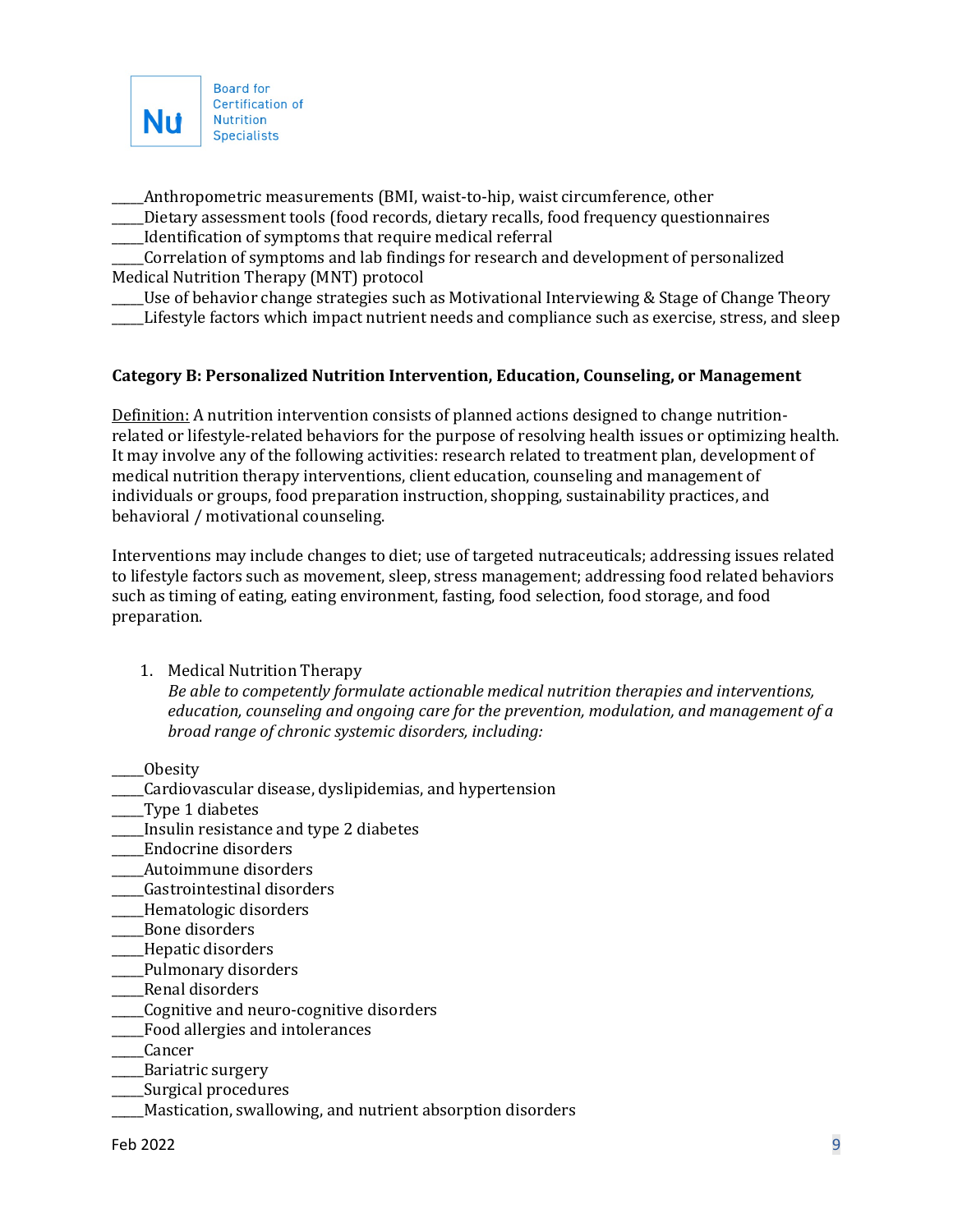

\_\_\_\_\_HIV-AIDS \_\_\_\_\_Dermatological disorders Mental health/mood disorders

2. Key concepts in nutrition intervention and monitoring *Understand, evaluate and apply knowledge of the following key concepts in the formulation of actionable intervention and monitoring plans:*

Impact of nutrigenomics and nutrigenetics on health

\_\_\_\_\_Drug, herb or nutraceutical action, duration of action, purpose and dose of a client's current therapeutic regimen

\_\_\_\_\_Nutrient depletions relate to commonly used drugs

\_\_\_\_\_Interactions between drugs and foods, alcohol, vitamins, minerals, herbs, phytochemicals, and zoochemicals

\_\_\_\_\_Synergistic effects and antagonistic interactions of nutrients in foods and supplements

\_\_\_\_\_Evaluation of established diets, including appropriate application, effectiveness and contraindications

- \_\_\_\_\_Linking childhood behaviors to obesity and other chronic health issues in adults \_\_\_\_\_Gauging and optimizing client compliance
- \_\_\_\_\_Evidence-based dose and duration of nutraceutical use for common conditions
- \_\_\_\_\_Good manufacturing practices and other quality markers for nutritional supplements
- \_\_\_\_\_Effects of disordered eating patterns on nutrition status, body composition, and body functions

\_\_\_\_\_Application of national guidelines, policies, consensus recommendations, and evidence-based research in the development of personalized therapeutic interventions

\_\_\_\_\_Evidence-based use of common botanical supplements for health promotion and common conditions

\_\_\_\_\_Safety, toxicity, and contraindications for nutraceuticals and botanical supplements

\_\_\_\_\_Consideration of client's personal and cultural beliefs when developing nutrition intervention plans

## **Category C: Nutrition Monitoring or Evaluation**

Definition: Regular re-evaluation of medical nutrition therapy treatment and prevention plan and goals in accordance with evaluation of improvements made based on symptoms, overall health status, and quantitative and qualitative data. Includes review of clinical research, standards of care, and other indirect contact.

Ongoing monitoring and evaluation are crucial to a robust client care, as they enhance personalization of interventions throughout the duration of the care process. Regular assessment of subjective input and collection of objective data enables honing and refinement of therapeutic intervention strategies to build self-efficacy and behavior change in the individual, thereby optimizing quantitative and qualitative measures of an individual's health.

ongoing monitoring and evaluation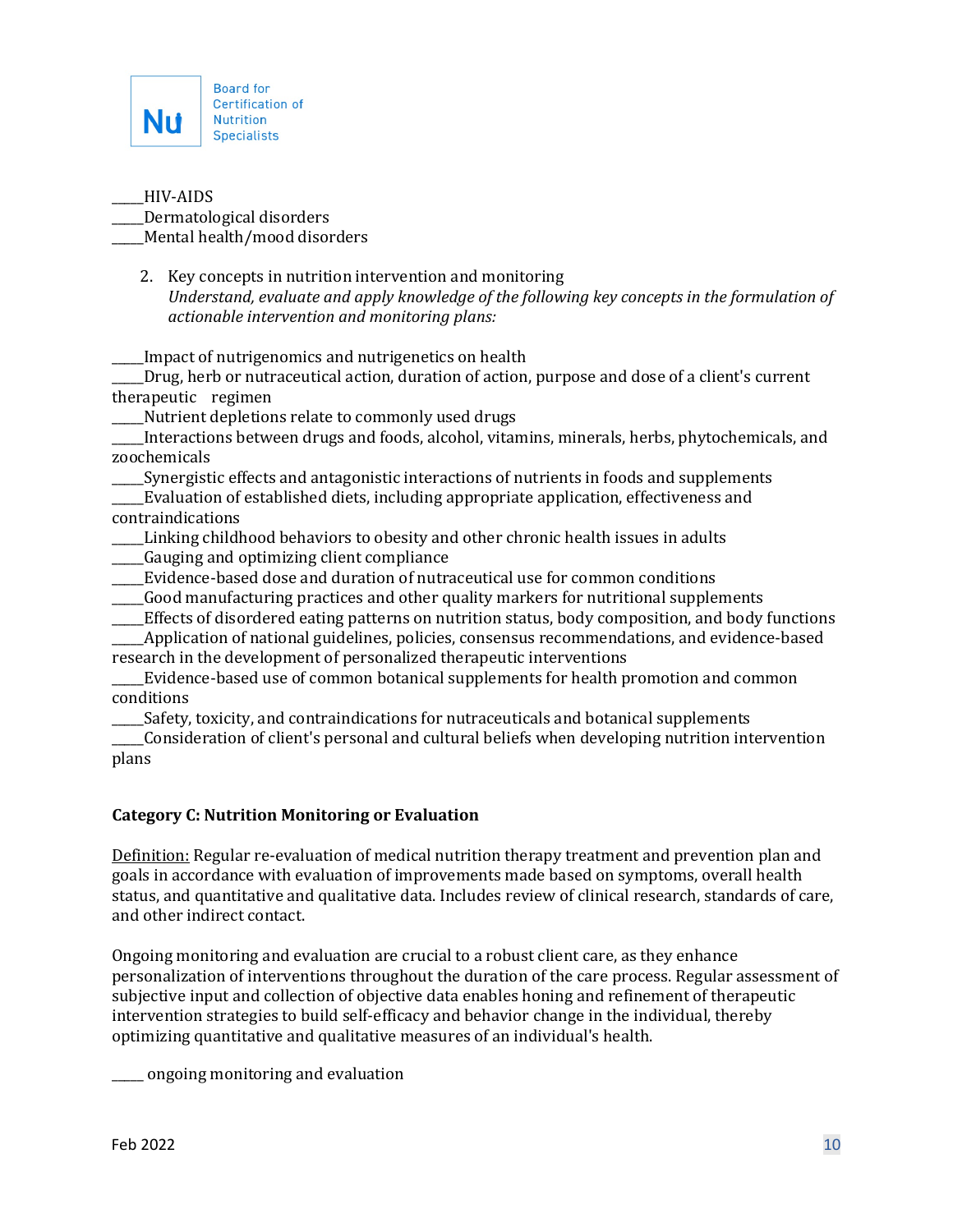

Ē

# CNS Supervisor Approval Application

Part IV: Supervisor Responsibilities

| I meet state regulations for the practice of MNT in the state in which I reside and the state(s) in                                                                                                                                              |  |  |
|--------------------------------------------------------------------------------------------------------------------------------------------------------------------------------------------------------------------------------------------------|--|--|
| which my clients reside.                                                                                                                                                                                                                         |  |  |
| I only supervise work with clients* residing in states in which I am legally authorized to                                                                                                                                                       |  |  |
| practice.                                                                                                                                                                                                                                        |  |  |
| I assume professional responsibility for work done by the candidate. I have a system that<br>documents that I have authorized, verified and directed the work of the candidate while under my                                                    |  |  |
| supervision.                                                                                                                                                                                                                                     |  |  |
| $\frac{1}{2}$ I provide adequate, active, and continuing oversight of a candidate's activities including the<br>review of their practice on a regular basis via regularly scheduled meetings.                                                    |  |  |
| I have access to all client records of my candidates, and I review them at regular intervals. I also!<br>keep notes on the candidates' work and progress.                                                                                        |  |  |
| I review the PN Case Data Collection, either separately, or embedded in the EMR or other<br>similar form, with the candidate for each of their clients                                                                                           |  |  |
| I am available to candidates when they are working with a client, as reasonably appropriate to<br>the circumstance. If I will be on vacation or otherwise unavailable, I will designate a backup BCNS-<br>approved supervisor for my candidates. |  |  |
| I have watched the <b>SPE CNS Supervisor Training</b>                                                                                                                                                                                            |  |  |
| I have liability insurance.                                                                                                                                                                                                                      |  |  |
| I am not married to, related to, or domestic partners with any of my candidates.                                                                                                                                                                 |  |  |
| I agree to the information provided in this application and the above statements.                                                                                                                                                                |  |  |
|                                                                                                                                                                                                                                                  |  |  |

Name Date

Signature